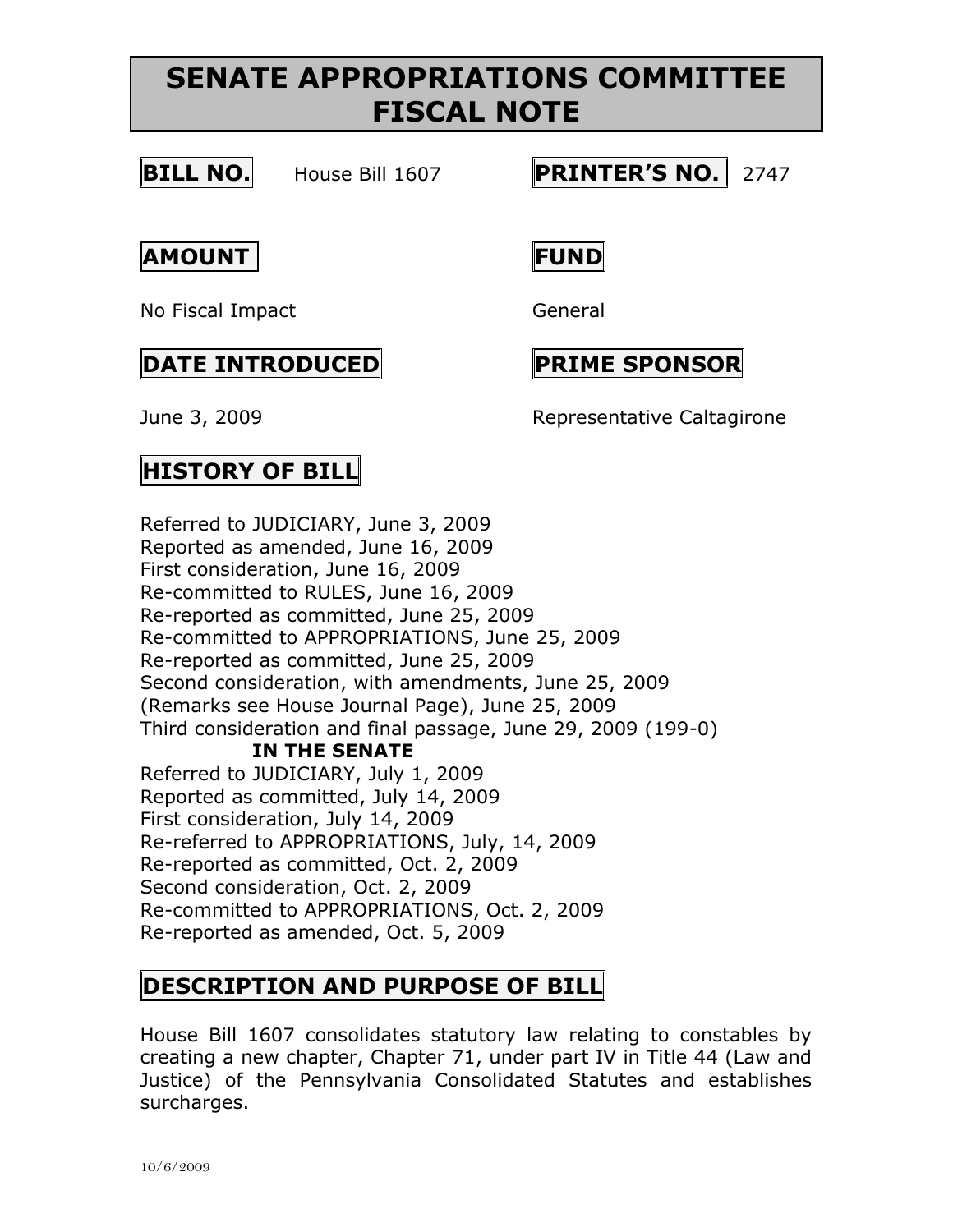# **SENATE APPROPRIATIONS COMMITTEE FISCAL NOTE**

Constable related provisions that are currently contained in Title 42 (Judicial Code), Title 25 (Election Code), Title 75 (Vehicle Code) and several other unconsolidated acts are repealed and codified in the newly created Chapter 71 under eight subchapters. They are as follows:

- A. Preliminary Provisions includes the scope of the chapter, a definition and the abolishing as of February 10, 1970, the office of constable in cities of the first class;
- B. Election sets the term of office for constables at six years and provides specific provisions related to the election of constables in cities of the second and third classes, boroughs and townships;
- C. Appointment provides for appointments of constables when a vacancy occurs and for the appointment of deputy constables;
- D. Conflicts governs conflicts that arise between the office of constable and other positions, such as a police officer;
- E. Training provides for mandatory training and continuing education requirements and liability insurance requirements prior to becoming certified by the Constables' Education and Training Board;
- F. Powers and Duties provides for the powers and duties of constables and the requirement that constables shall perform all duties authorized or imposed on them by statute;
- G. Compensation contains the fees that a constable may charge for various services performed on behalf of the court, such as serving complaints in such matters as landlord-tenant, civil and criminal;
- H. Penalties and Remedies provides for various penalties and remedies related to the official conduct of a constable and civil and criminal penalties for the neglect or refusal to perform statutory duties.

The original intent of this legislation was to combine, in one title of the Pennsylvania Consolidated Statutes, all of the provisions of law that relate to constables in the Commonwealth. No substantive changes in the law were intended. The bill was amended in Senate Appropriations (A03983) establishing surcharges that will be required to be collected in addition to current court filing fees. The additional surcharges are as follows:

 A fee of \$10.25 will be collected and deposited into the Judicial Computer System Augmentation Account. This fee is only temporary and will be collected for a period of 25 months from the effective date of the act;